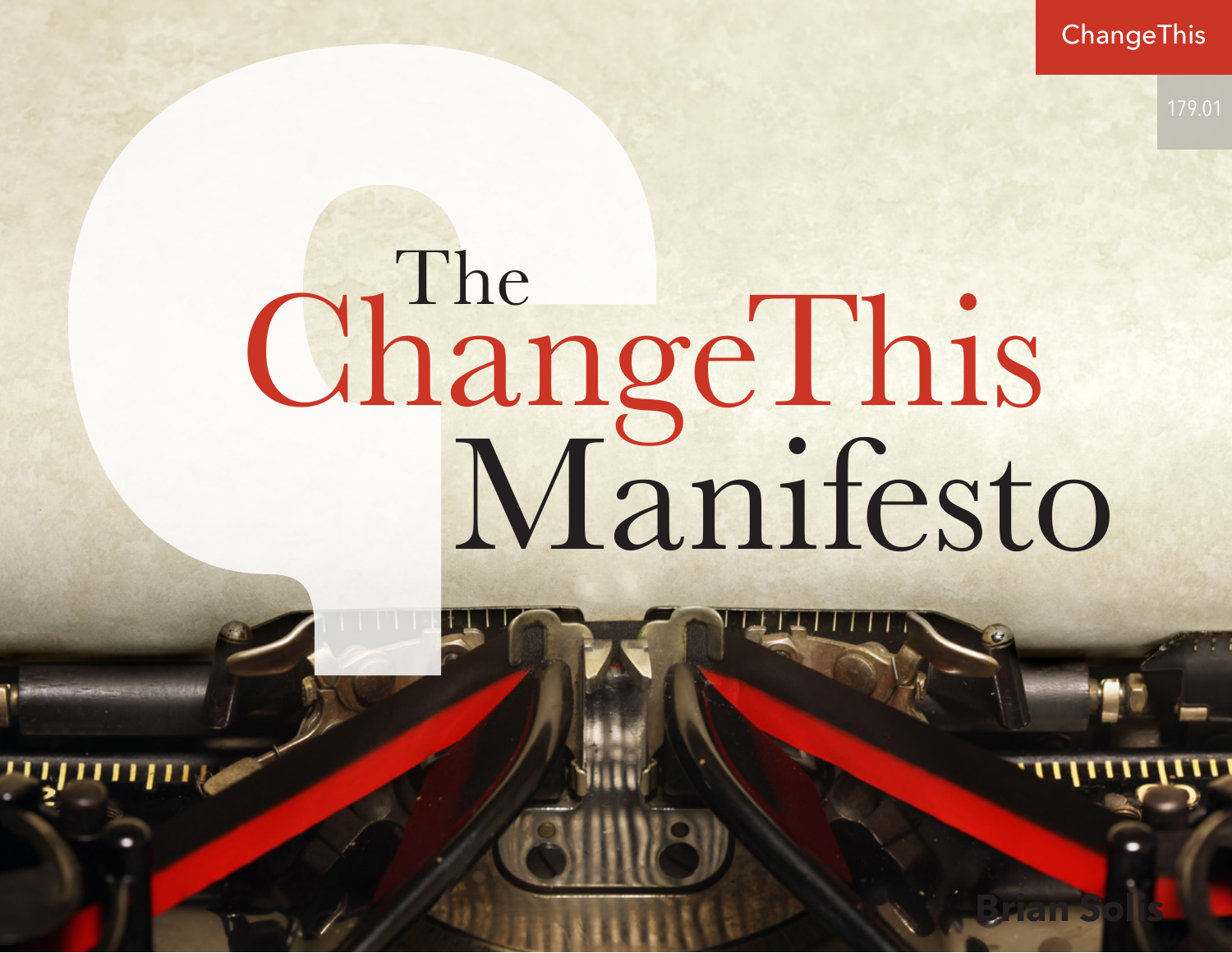# Sometimes it seems as though our 179.01 disagreements over everything–from politics to business to the designated hitter rule–are more serious and more divisive than ever before.

People are making emotional, knee-jerk decisions, then standing by them, sometimes fighting to the death to defend their position.

And yet, we're optimists.

The team at ChangeThis are optimists because we don't believe it has to be this way. We don't believe humans evolved to be so bad at making decisions, so poor at changing our minds, so violent in arguing our point of view. We're well aware of how split our country and our world have become, but we don't think the current state of affairs is built into our very nature.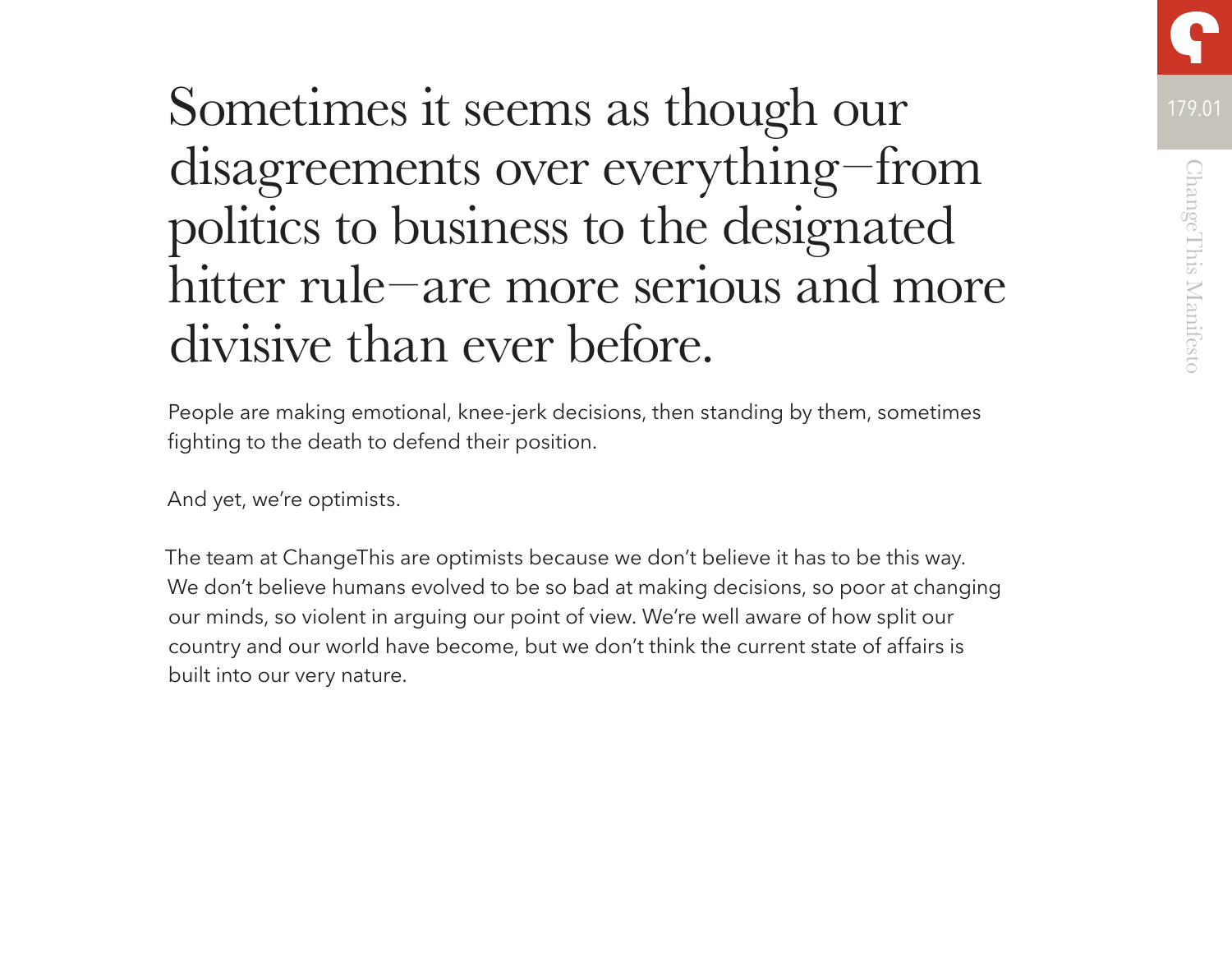## **THE PROBLEM LIES IN THE MEDIA**

We don't believe it has to be this way. We don't believe humans evolved to be so bad at making decisions, so poor at changing our minds, so violent in arguing our point of view. We're well aware of how split our country and our world have become, but we don't think the current state of affairs is built into our very nature.

In the old days, we had the time and inclination to consider the implications of a decision. Everyone wasn't in quite so much of a hurry. At the same time, most conversations (and most arguments) were local ones, conducted between people who knew each other.

Today, it's very different. Television demands a sound bite. A one hundred word letter to the editor is a long one.

Radio has become a jingoistic wasteland, a series of thoughtless mantras, repeated over and over and designed to fit into a typical commute.

We're well aware of how split our country and our world have become, but we don't think the current state of affairs is built into our very nature.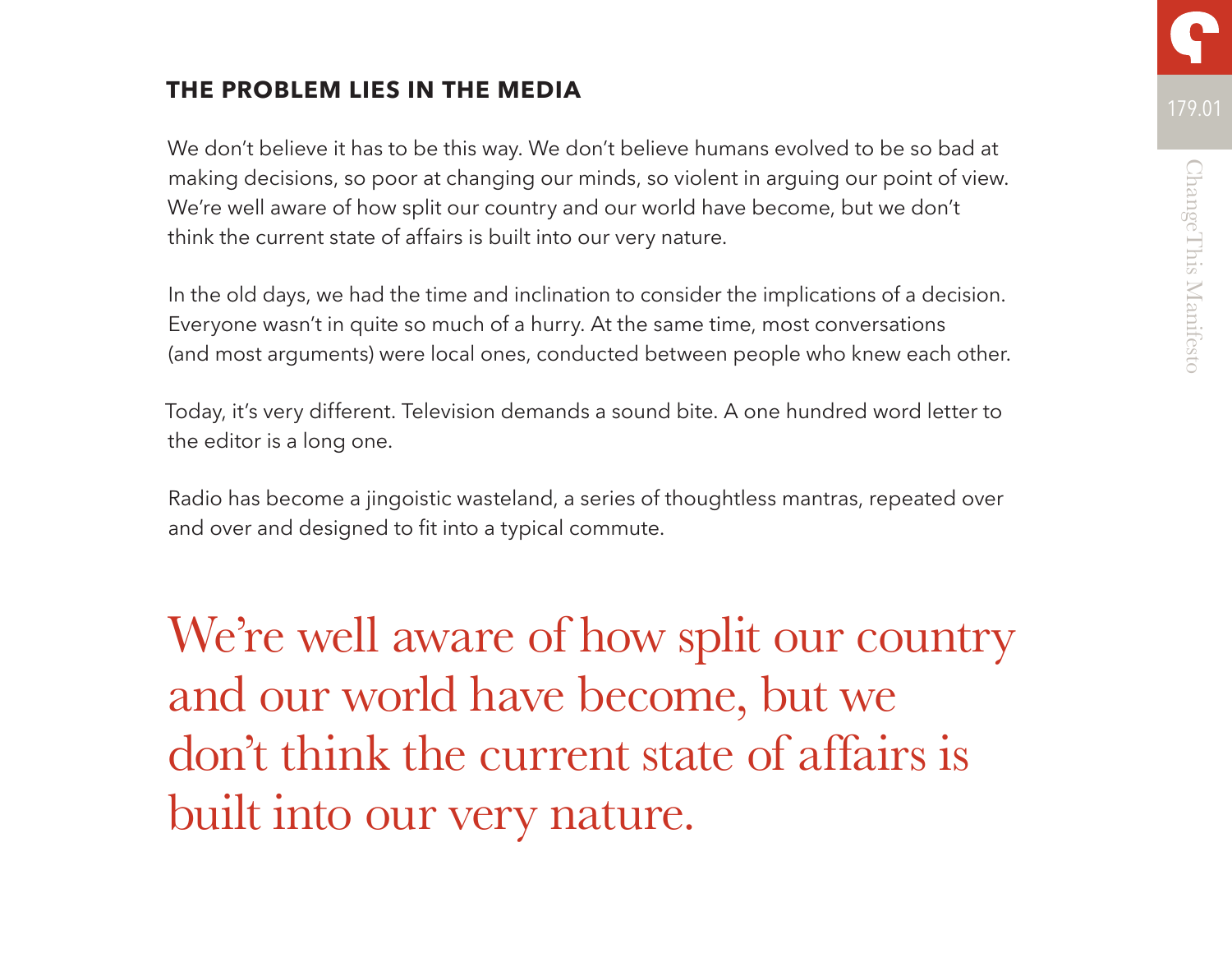Even magazines have lost their ability to present complex arguments that take more than a minute or two to digest. BusinessWeek would rather put another picture of Jack Welch or Bill Gates on the cover than actually teach its readers something new.

Obviously, this creates winners and losers. The winners are the media companies (that exist to sell ads and attract the maximum audience size) and the demagogues and fundamentalist leaders that gain in power when large numbers support them—regardless of the accuracy or usefulness of their position.

In the Internet (and especially blogging), we see the glimpse of an alternative. Taken over time, many of the best blogs create a thoughtful, useful argument that actually teaches readers something.

Alas, blogging is falling into the same trap as many other forms of media. The short form that works so well online attracts more readers than the long form. Worse, most blogs stake out an emotional position and then preach to the converted, as opposed to challenging people to think in a new way.

So we're launching ChangeThis. The bet?

We're betting that a significant portion of the population wants to hear thoughtful, rational, constructive arguments about important issues. We're certain that the best of these manifestos will spread, hand to hand, person to person, until these manifestos have reached a critical mass and actually changed the tone and substance of our debate.

So, are you an optimist? Do you believe that if we change the way ideas are communicated, we can challenge the fundamentalists?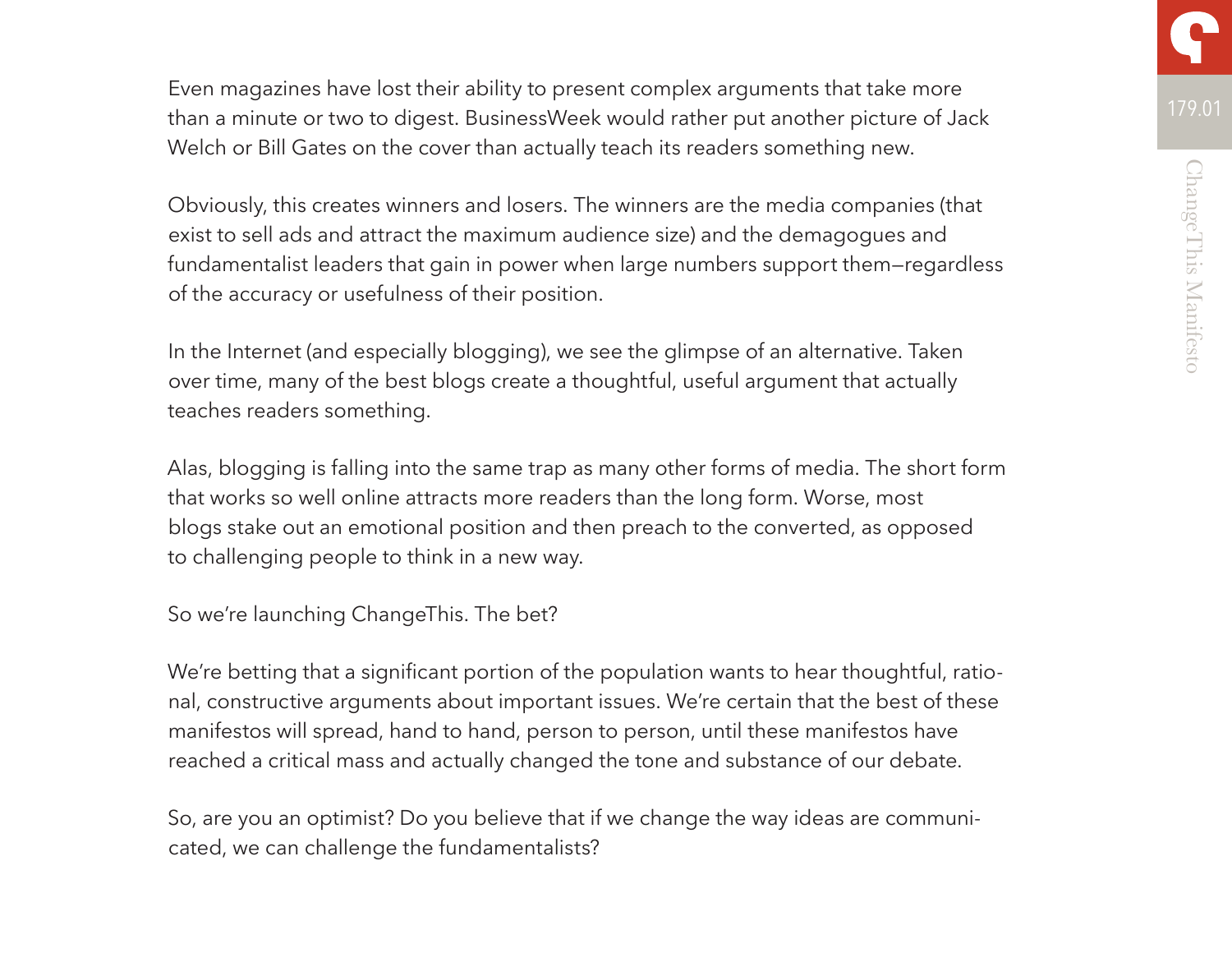

Here's our challenge. When we find something your friends and colleagues need to read, will you pass it on?

#### **WHAT'S A MANIFESTO?**

ChangeThis doesn't publish e-books or manuscripts or manuals. Instead, we facilitate the spread of thoughtful arguments…arguments we call manifestos.

A manifesto is a five-, ten-, or twenty-page PDF file that makes a case. It outlines in careful, thoughtful language why you might want to think about an issue differently.

If we strike a chord, the manifesto will spread. You can email the manifesto to anyone you like, you can even post it on your website or print it out. A great manifesto says something you've wanted to say for a while, but does it eloquently and simply and saves you the trouble of writing it yourself.

Read it and pass it on.

## **HAVE YOU EVER CHANGED YOUR MIND?**

Have you ever read something or heard something or seen something and felt the switch flip? Sometimes this happens if you're reading a particularly good business book (the way quality and excellence spread through our business culture.) Sometimes it occurs in a bar, in the middle of a thoughtful discussion about politics. Sometimes it just takes one photo on the cover of a magazine.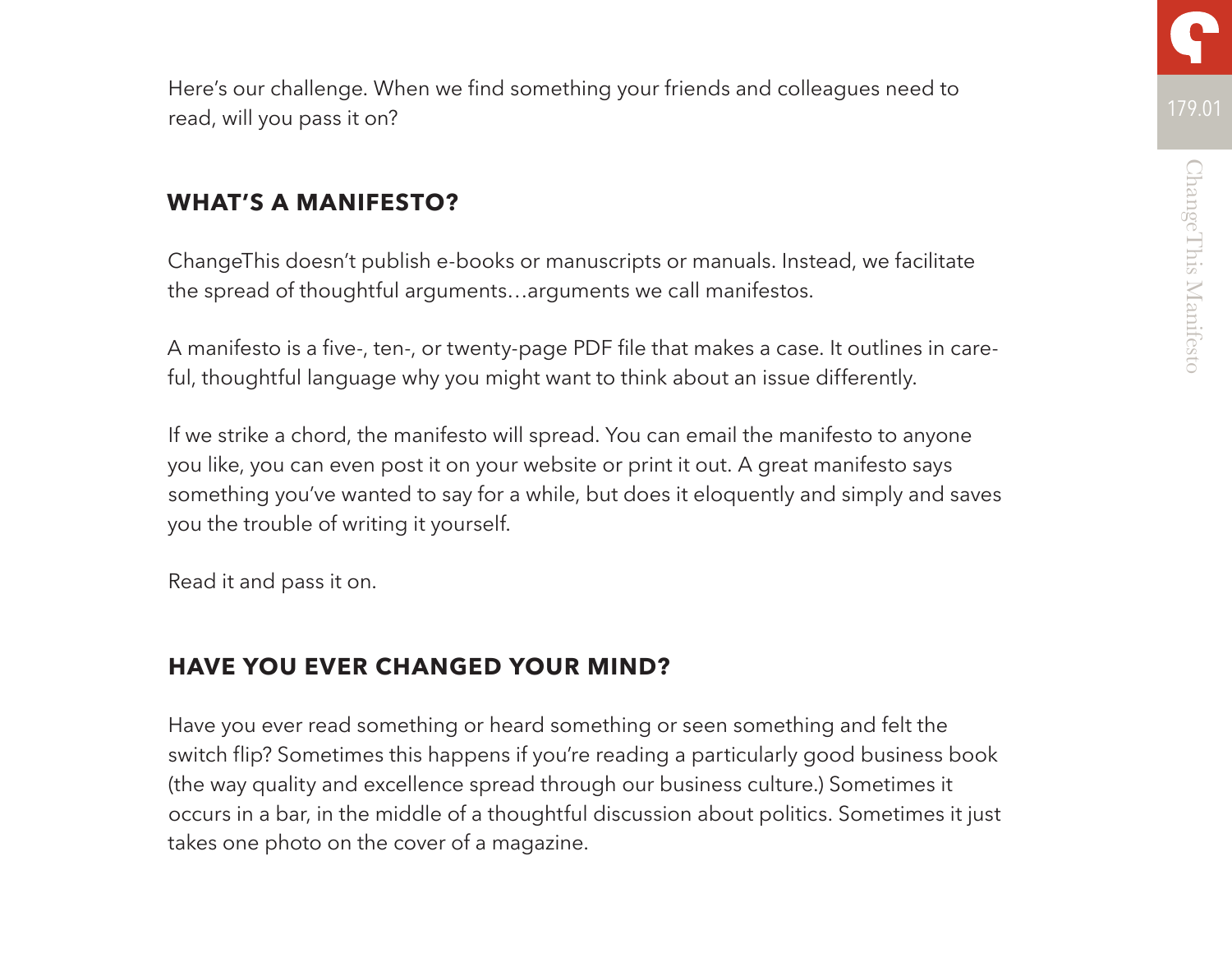We're unique in our ability to consider thoughtful arguments and change long-held beliefs. This flexibility is at the core of our democratic ideals.

All too often, though, we're led to change our minds on the basis of charisma, not facts. People are so easily influenced by a charismatic leader, the kind of person we'd be eager to befriend, to have dinner with, to follow. We choose someone based on his personality and then do whatever he tells us to do.

It seems easier that way, and we all do it. We do it for the right boss or the right mate or the right political leader. We go to war or create a new product or move to Jonestown.

The problem, of course, is that in our electronic universe it's easier than ever for one charismatic demagogue to sway the opinions of millions of people—without resorting to rational thought, provable assertions or the longterm implications of their efforts.

We're unique in our ability to consider thoughtful arguments and change long-held beliefs. This flexibility is at the core of our democratic ideals.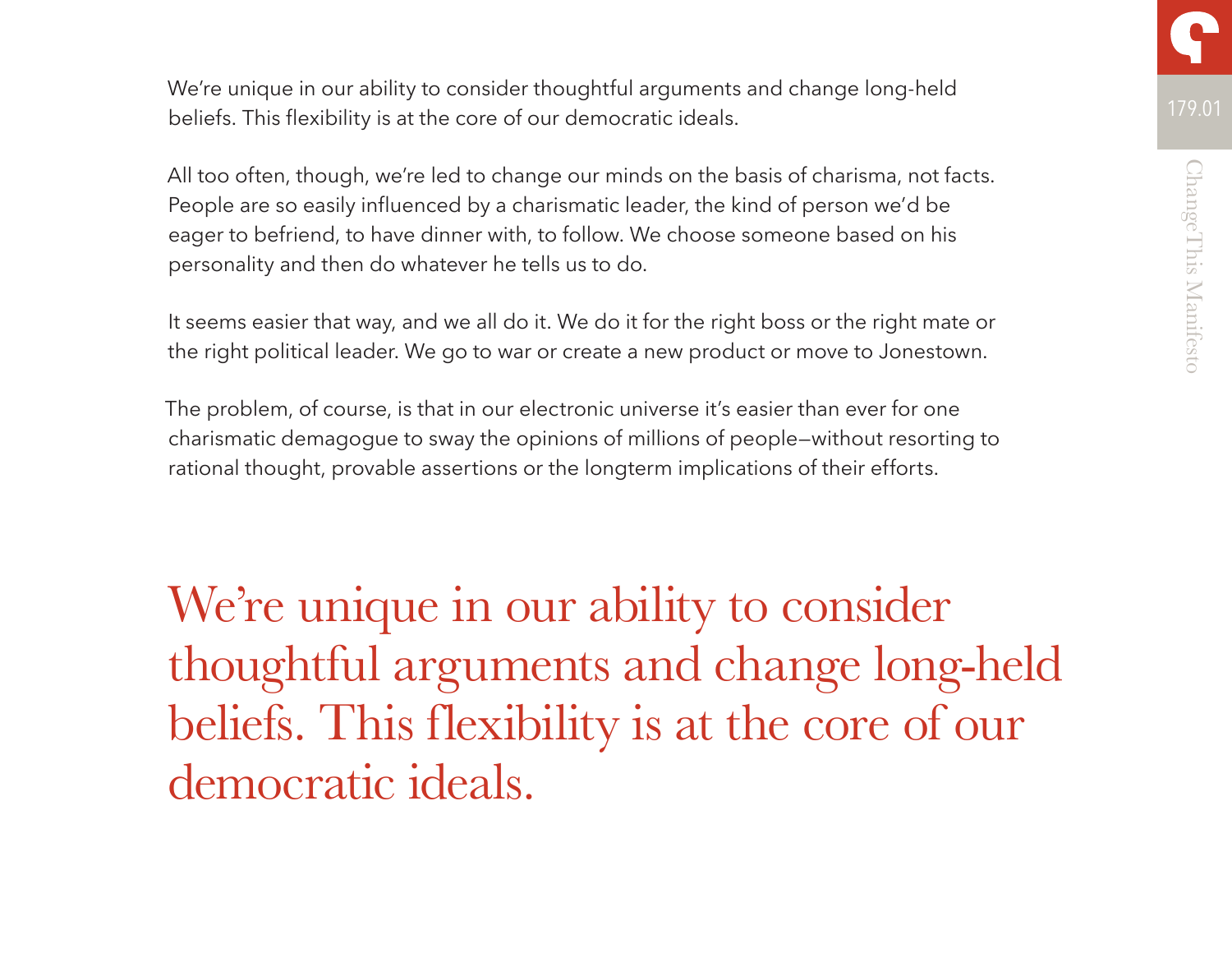Television and the Internet haven't improved our ability to make rational decisions—to change our mind at the right time. They've made it worse. So what would happen if we used electronic media to return to the days of rational decision-making?

## **HERE'S HOW IT WORKS**

- 1. ChangeThis releases manifestos. We share them with bloggers, with influential readers and with our subscribers.
- 2. If the manifestos strike a chord, they'll spread. If you don't feel moved, don't spread them. The bad ideas will just sit there. The good ones will move.
- 3. As the manifestos spread through our culture, they'll leave change in their wake. Changed minds are rare but powerful. The hope is that if we change enough minds, the project will be worth the effort.

## **WE'RE NOT PARTISANS**

Partisan politics is the antithesis of what we're trying to do. Why? Because partisan politics starts with, "my party, right or wrong." We are quick to demonize companies or political parties or individuals. Government by party is too lumpy. If you agree with the Republicans on taxes but the Democrats on the environment, then what do you do?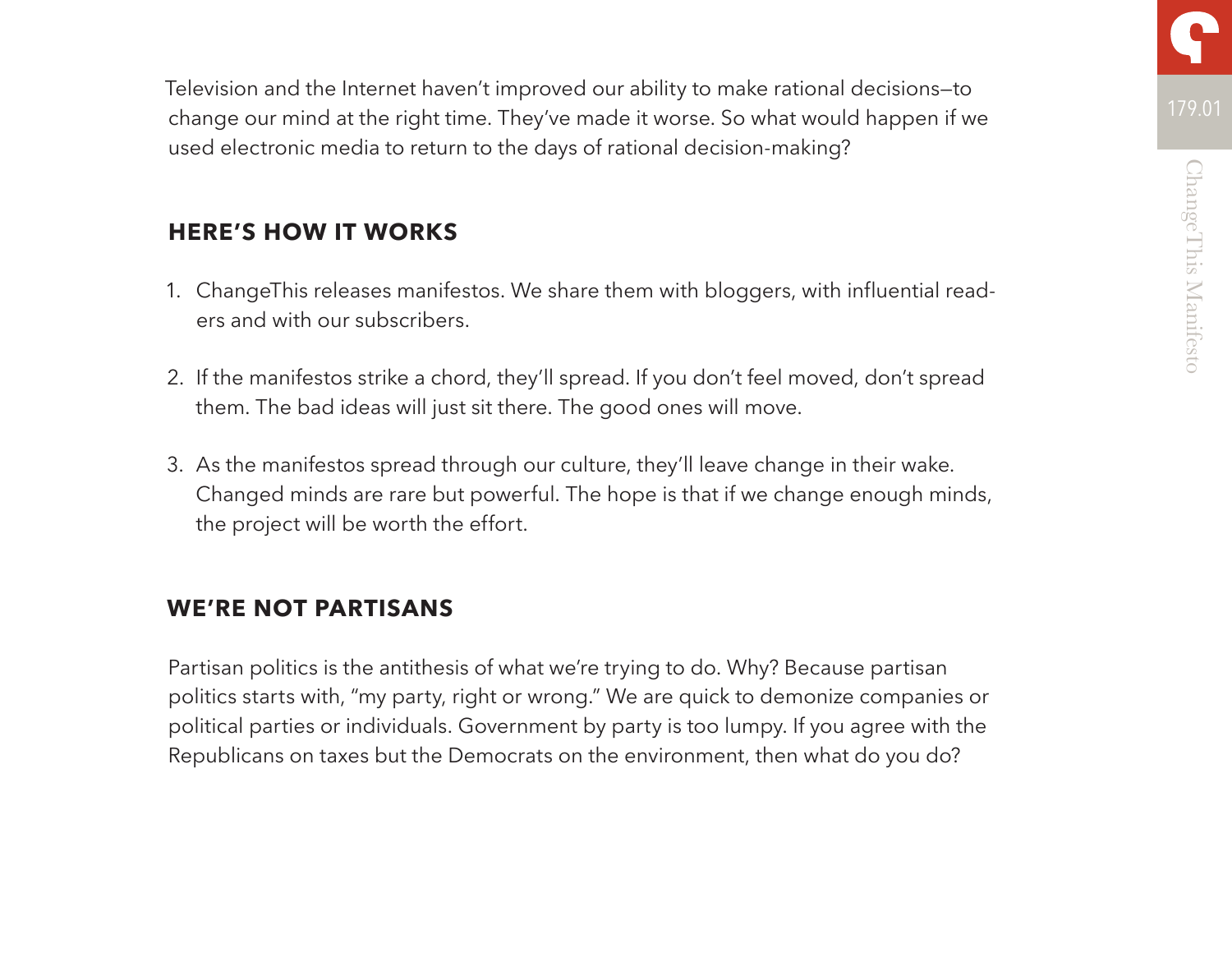We don't need more Democrats. And we don't need more Republicans. We need more patriots. We need more statesmen. We need more people who do what they truly believe is right, not what will help them with the party leadership.

Same thing is true in our work life. It's so easy for CEOs to embrace the flavor of the day, to stick with the pack, to keep their heads down. Far better, it seems, if they would make decisions based on reality, not tradition.

Medicine has the same problem, but far worse. Most doctors hesitate to embrace new techniques—merely because they've been indoctrinated in the old.

A big part of responding in kind is to be kind. The best discussions in science, medicine, business and politics have always been the civil ones.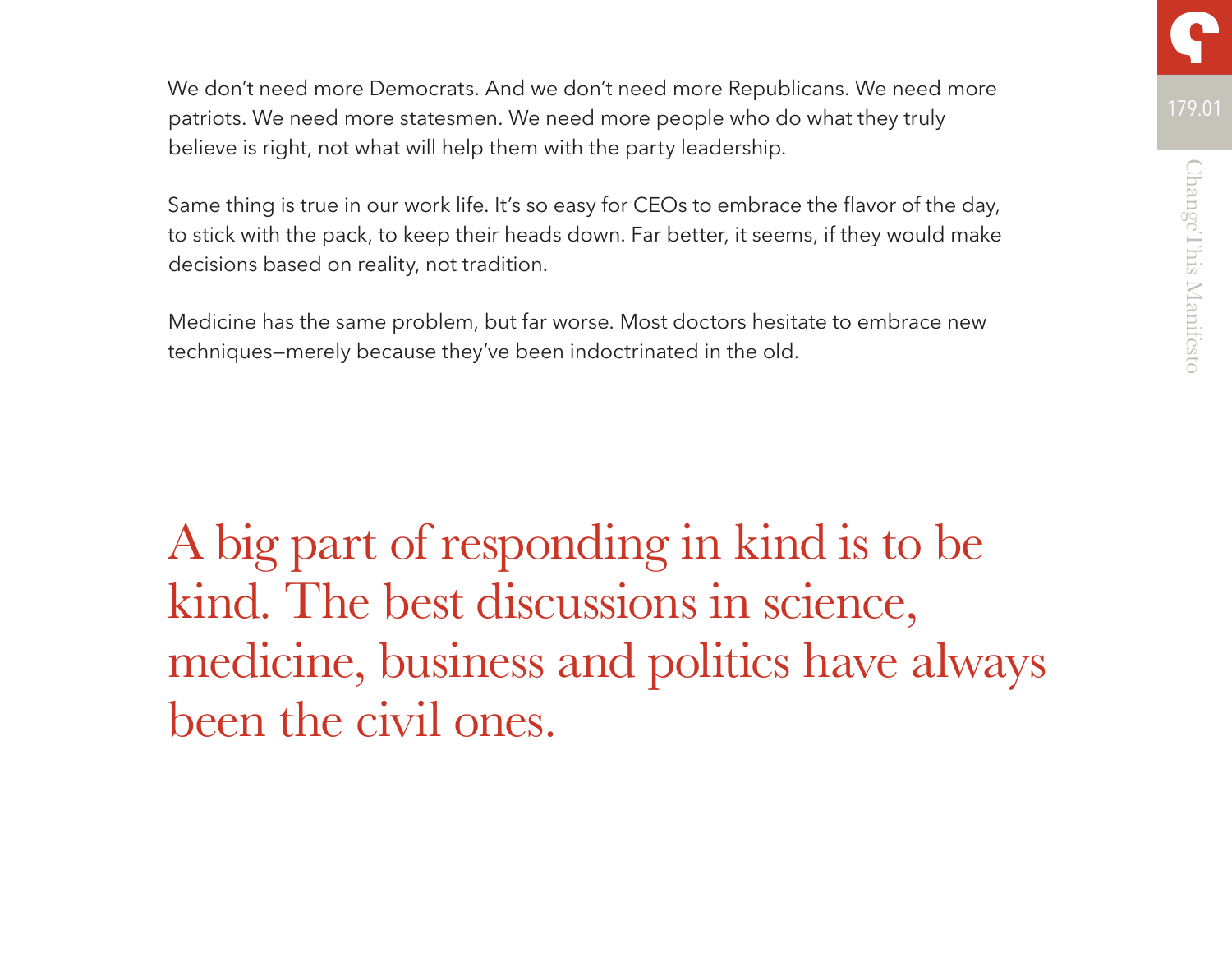So, we fail when we call people names. We fail when we invoke tradition or a higher power or superstition to explain our decisions. We fail when we decide that the ends justify the means, and when we take callow shortcuts to achieve our ends.

# **WHY YOU MIGHT NOT LIKE ONE OF OUR MANIFESTOS**

It's not just possible, it's actually likely that one or more of our manifestos will annoy you.

Are you upset because the argument in the manifesto is flawed? Has the author shaded the truth or used unfair techniques to make her point? If so, write your own manifesto. Stick to the testable and the logical and see if you can get your alternative point of view to spread.

However, you might be upset just because you disagree with the conclusions. But if the thought process is right, if the arguments are sound, if the facts are correct but the conclusions bother you, perhaps the problem isn't with the manifesto—it may just be the discomfort people feel when challenged to change.

What we're hoping you won't do is shoot the messenger. If you get an email containing a ChangeThis manifesto you don't like, the correct response is not to call names, threaten a career, question motivations or call someone French. The right response is to embrace the anti-fundamentalist nature of the dialogue and respond in kind.

A big part of responding in kind is to be kind. The best discussions in science, medicine, business and politics have always been the civil ones. Galileo was right—the earth does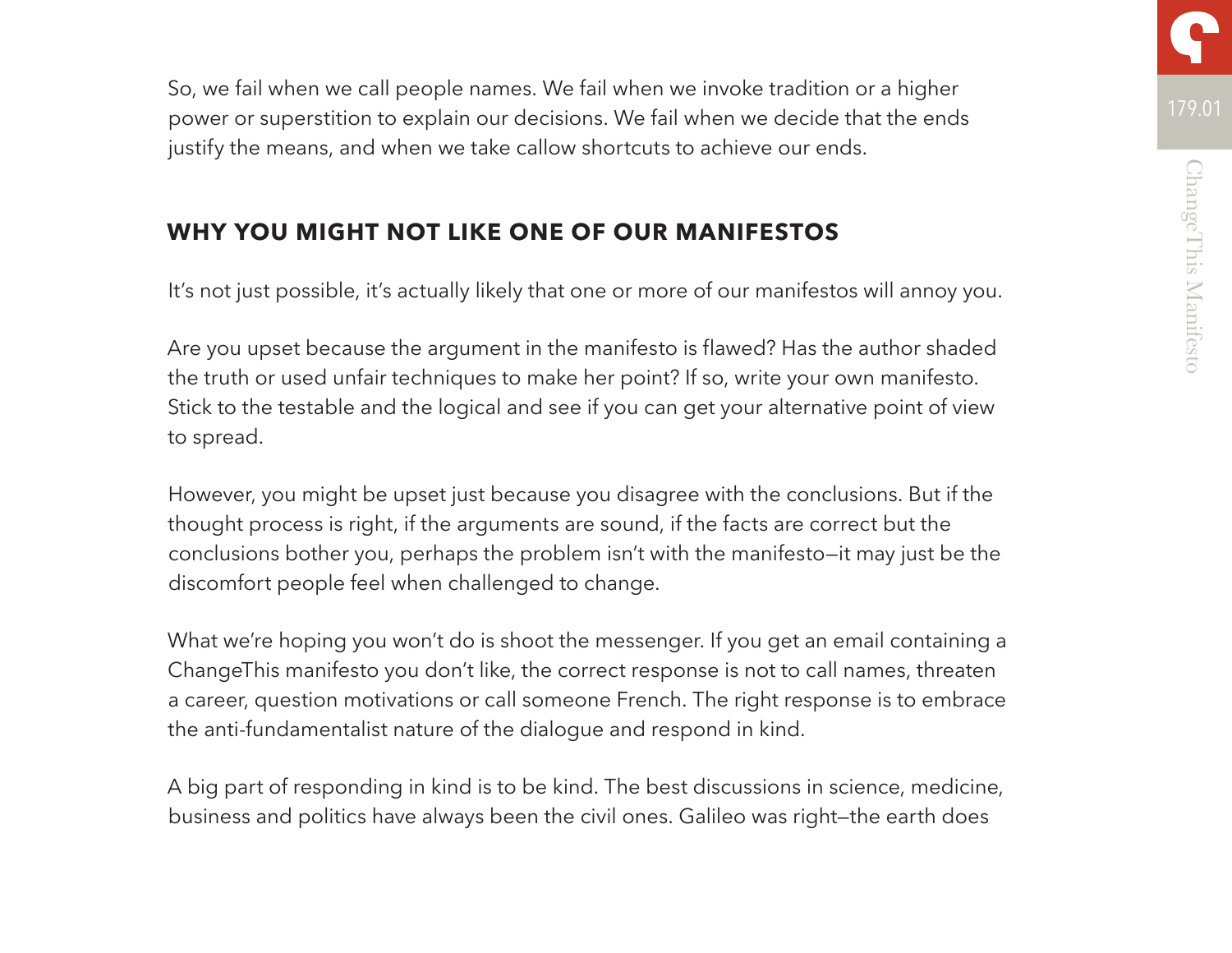move. All the snarkiness that dogged the last twenty years of his life (including condemnation by the Inquisition) didn't change the relationship of the earth and the sun. Embracing thoughtful discussion is still the very best way to find the truth. Bullies aren't welcome here.

# **CHOOSE RESPECT**

That's the natural resource that is in the shortest supply, the one that is dwindling fastest.

We believe that everyone is entitled to a point of view. Even fundamentalists (in business, medicine, politics and life) approach these issues with a good heart and the best of intentions. Our goal is not to demonize the opposition—that path doesn't help us reach our destination.

Instead, ChangeThis focuses on the rational and thoughtful arguments that help people change their minds to a more productive point of view.

## **OUR BUSINESS MODEL**

We don't have one.

It doesn't cost very much to run something on the Internet. The authors contribute their work. Our systems were built by some very dedicated summer interns. Every once in a while, we'll pay some of our expenses via a sponsorship. But the goal isn't to make money. The goal is to make a difference.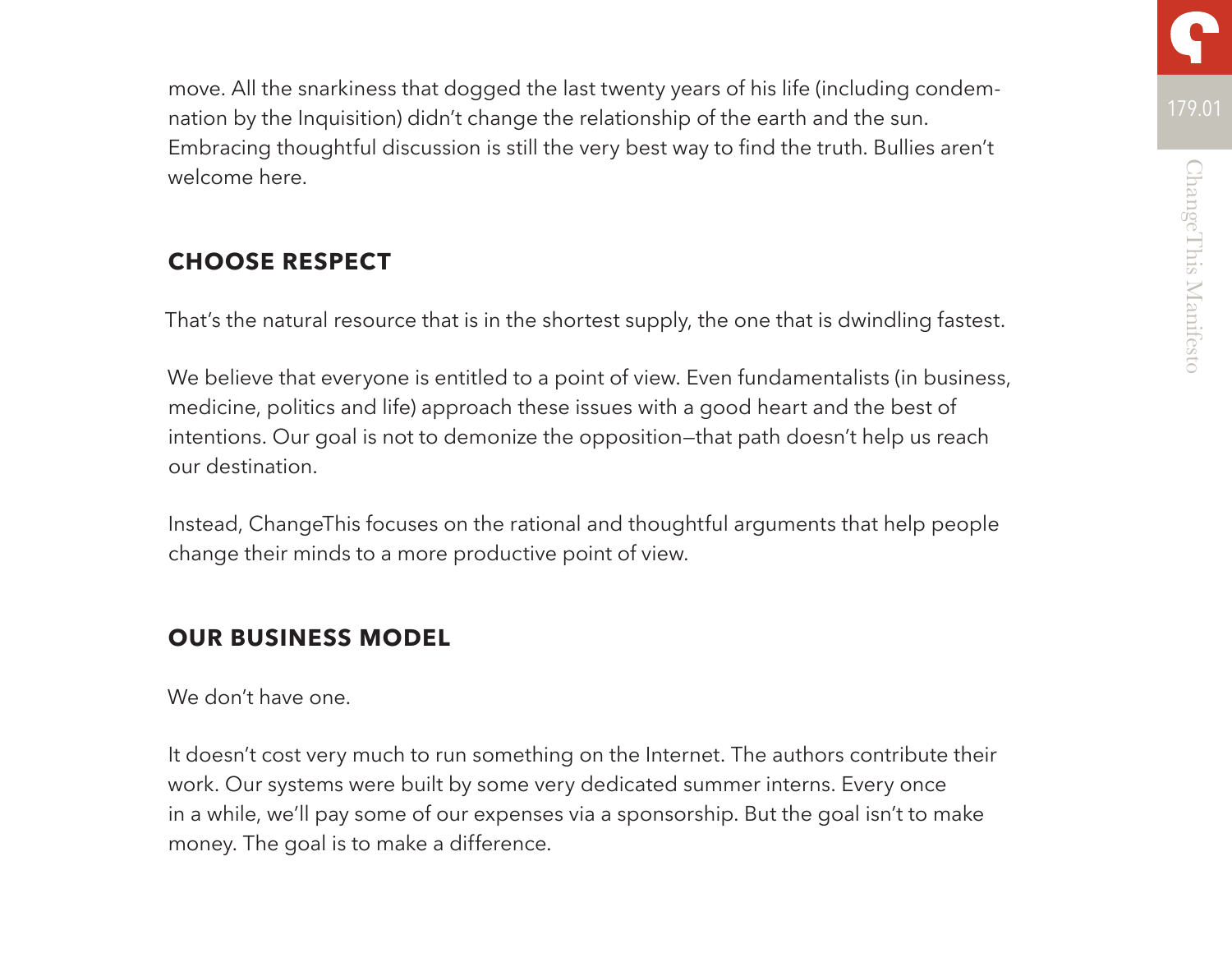How can you help? Just do one thing for us: spread these ideas. When you find a manifesto that might change minds, spread it. Print it and distribute it. Post it. E-mail it to your friends. Until we can get comfortable talking about rational arguments, we're going to be at a disadvantage when faced with fundamentalists, who aren't at all shy about spreading their point of view.

#### **So, please ... be an optimist. Share.**